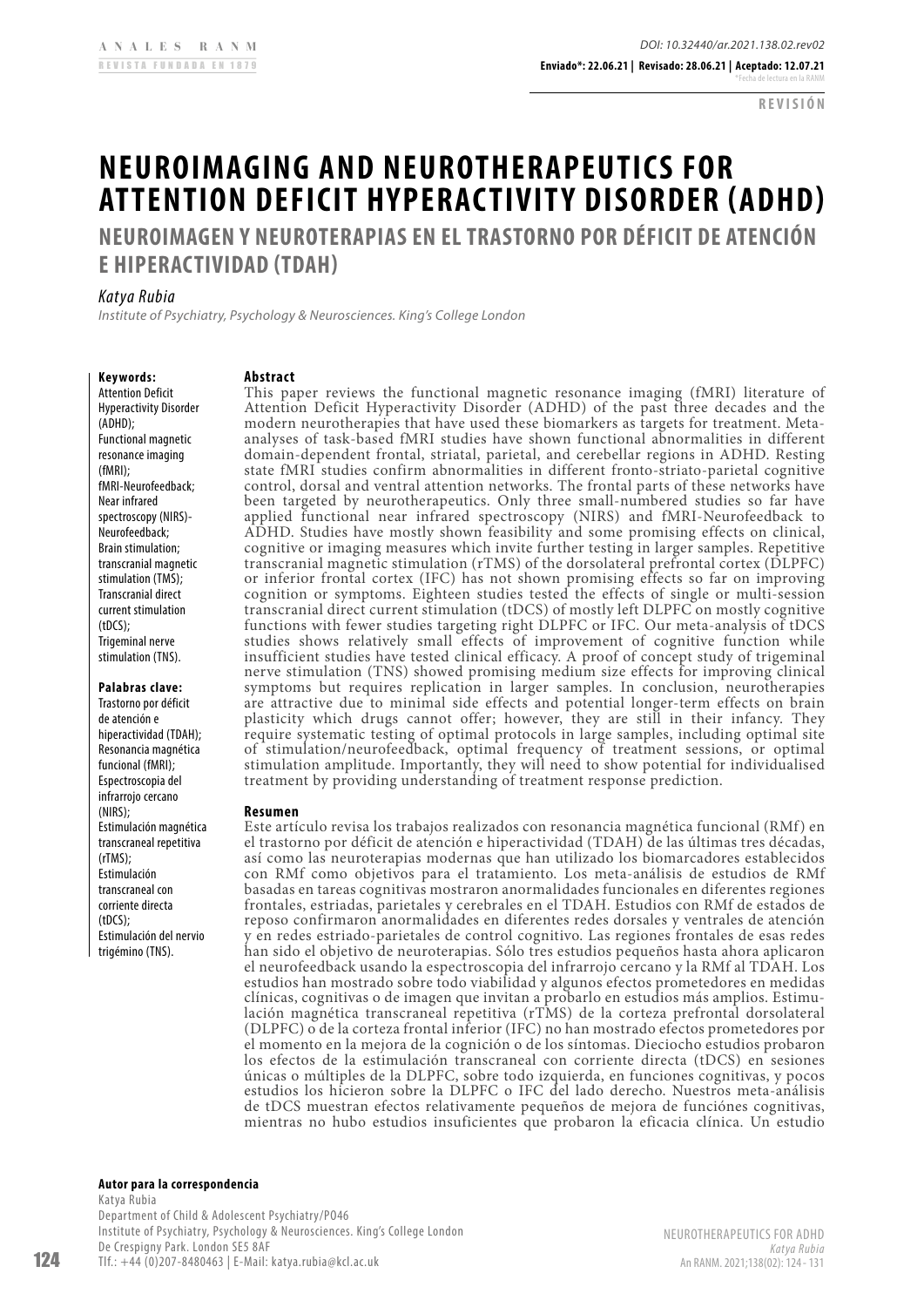de prueba de concepto de la estimulación del nervio trigémino (TNS) mostró efectos de mejora de síntomas clínicos de tamaño mediano, pero requiere una repetición con muestras mayores. En conclusión, las neuroterapias son atractivas debido a sus efectos secundarios mínimos y efectos potenciales a largo plazo sobre la plasticidad cerebral que los medicamentos no pueden ofrecer; sin embargo, están aún en pañales. Requieren comprobaciones sistemáticas de protocolos óptimos en muestras grandes, incluyendo lugares óptimos para la estimulación/neurofeedback, frecuencia óptima de las sesiones de tratamiento, o amplitud óptima de la estimulación. Es importante recalcar que necesitarán mostrar su potencial en tratamientos individualizados, aportando una comprensión de la predicción de la respuesta individual al tratamiento.

# **LIST OF ACRONYMS**

ADHD: Attention Deficit/Hyperactivity Disorder DLPFC: dorsolateral prefrontal cortex EEG: electroencephalography fMRI: functional magnetic resonance imaging IFC: inferior frontal cortex NIRS: near infrared spectroscopy rIFC: right inferior frontal cortex rTMS: repetitive transcranial magnetic stimulation tDCS: transcranial direct current stimulation TNS: trigeminal nerve stimulation tRNS: transcranial random noise stimulation

## **INTRODUCTION**

Attention-Deficit/Hyperactivity Disorder (ADHD) is defined in the  $D\hat{S}M-5$  as a disorder of persisting and impairing symptoms of age-inappropriate inattention, and/or hyperactivity/impulsivity (1). It is one of the most common childhood disorders with a worldwide prevalence of around 7% (2). Problems persist into adulthood in most patients and are associated with comorbidities and poor social and academic outcomes (2).

People with ADHD have deficits in higher-level cognitive functions necessary for mature adult goal-directed behaviors, in so-called "executive functions", that are mediated by late developing fronto-striato-parietal and fronto-cerebellar networks (3). The most consistent deficits are in motor response inhibition, working memory, switching, sustained attention and intraindividual response variability (4), as well as timing functions (5, 6). Children are cognitively more impaired than adults with ADHD (4).

The gold-standard treatment is with psychostimu- lant medication which enhance catecholamines in the brain, reaching an effect size of  $\sim 0.8$  for parentratings of symptoms, with about 70% of patients with ADHD responding to it, followed by secondline treatment with noradrenaline transporter/ receptor blockers Atomoxetine and Guanfacine that also enhance brain catecholamines with effect sizes of 0.56 and 0.67, respectively (7). ADHD medica- tions, however, commonly have side effects and

longer-term efficacy has not been demonstrated in meta-analyses, observational or epidemiological studies  $(7, 8)$ , possibly due to brain adaptation (9). Non-pharmacological treatments are hence preferred by parents and children.

#### **FUNCTIONAL NEUROIMAGING MARKERS OF ADHD**

Modern neurotherapeutics in the form of neurofee- dback -using functional magnetic resonance imaging (fMRI) or near infrared spectroscopy (NIRS)- or brain stimulation have the advantage that they can target directly the key brain function deficits that have been found in ADHD over the past 2.5 decades of fMRI neuroimaging.

These findings of consistent brain structure and function deficits in ADHD has led to ADHD nowadays being considered a neurodevelopmental disorder. Meta- and mega-analyses of structural imaging studies in ADHD have shown reduced grey matter and cortical thickness in frontal, temporal and parietal regions (10-12) as well as reduced grey matter in subcortical regions, most prominently the basal ganglia and insula (10, 12), but also limbic areas such as amygdala and hippocampus (13) (for review see (14)).

fMRI studies have provided consistent evidence for dysfunctions in several brain regions, mostly underactivations relative to healthy controls, involving lateral inferior and dorsolateral prefrontal cortical regions as well as medial frontal, cingulate and orbital frontal regions, basal ganglia and the dissociated frontoparietal, fronto-striatal, fronto-limbic and frontocerebellar networks they form part of (14). Several fMRI meta-analyses have shown cognitive domaindissociated underactivations in several frontal, striatal, parietal and cerebellar brain regions in ADHD. We replicated the finding of underactivation in ADHD patients relative to controls in right IFC/insula and striatum in 3 meta-analyses of wholebrain fMRI studies of cognitive control (10, 12, 15). Our meta-analysis of fMRI studies of attention tasks showed reduced activation in ADHD patients relative to healthy controls in right DLPFC, right inferior parietal cortex, caudal basal ganglia and thalamus, which are part of the right hemispheric dorsal attention network (15). Other meta-analyses of attention found additional underactivation in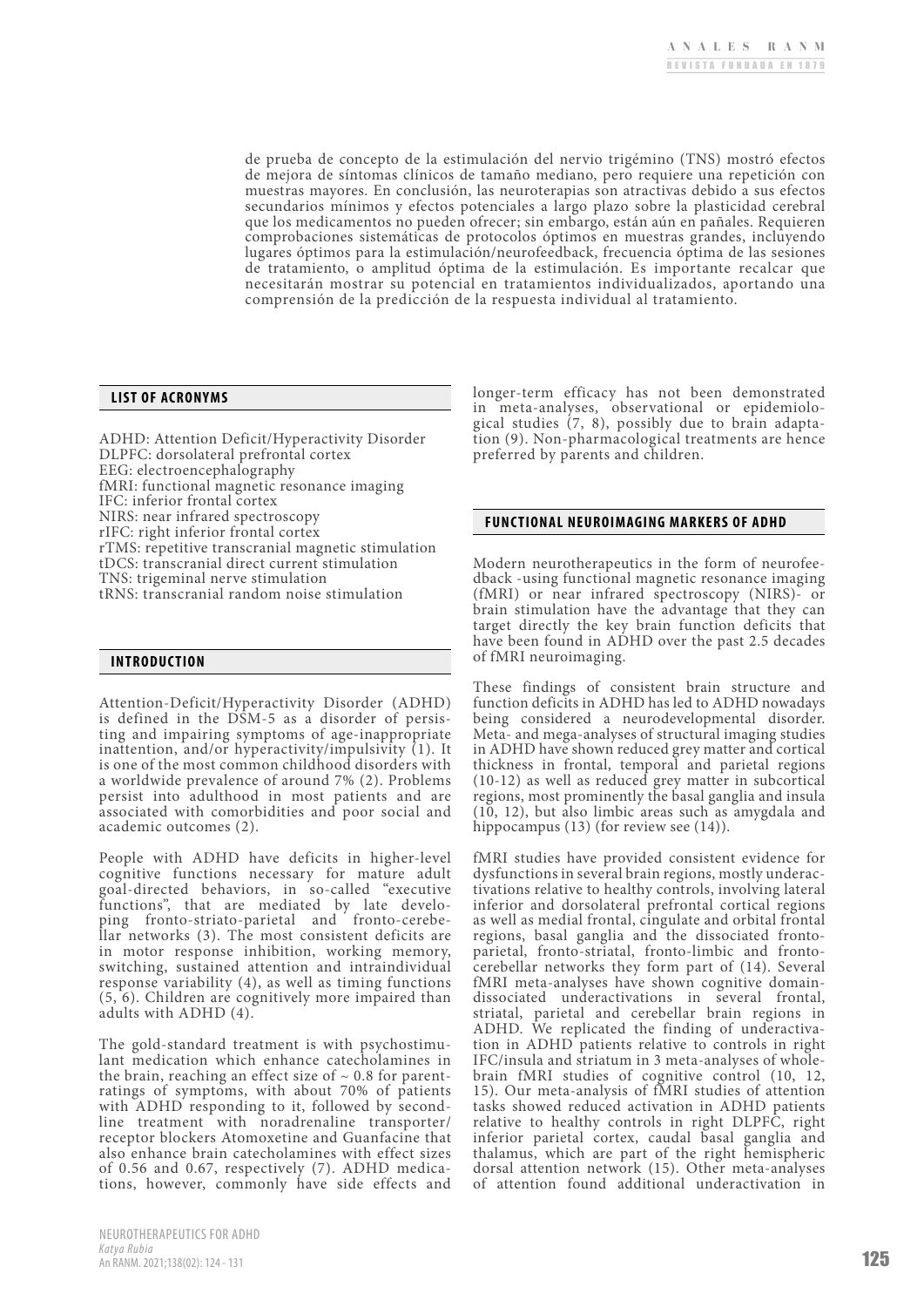right anterior cingulate (16). Our meta-analysis of fMRI studies of timing functions showed consis- tently reduced activation in ADHD patients relative to healthy controls in key regions of timing such as left IFC, left inferior parietal lobe and right cerebellum (17). A meta-analysis of fMRI studies of working memory showed that ADHD patients relative to controls had reduced activation in bilateral middle and superior prefrontal cortex and left medial frontal cortex/anterior cingulate (18), as well as right and left IFC (16). We furthermore found in two large comparative fMRI meta-analyses of cognitive control tasks that the right IFC and striatal underactivation is disorder-specific to ADHD relative to obsessivecompulsive disorder and autism (10, 12). Overall, the fMRI meta-analyses suggest that ADHD patients have multisystem functional deficits compromising different fronto-striato-parieto-cerebellar networks that mediate several cognitive domains (14).

ADHD patients have also shown to have abnormally increased activation in areas of the default mode network (15, 17). The default mode network consists of intercorrelated activation of ventromedial frontal cortex, posterior cingulate, precuneus, inferior parietal and temporal regions and is thought to reflect task-irrelevant thoughts, i.e., mind wandering (19). It has been suggested that people with ADHD have less control over their mind-wandering which intrudes into their already weak exterocep-<br>tive attention processes, causing inattention. This immature pattern of poor activation of task-relevant networks and of decreased deactivation of the default mode network reflecting more mind-wandering has been suggested to be responsible for the poor performance in ADHD on attention-demanding higherlevel cognitive tasks (14).

The most consistently found dysfunctional regions, in particular right IFC, DLPFC and anterior cingulate have been used as targets for neuromodulation studies such as neurofeedback with fMRI or NIRS or brain stimulation.

# **NEUROTHERAPEUTICS IN ADHD**

The last decade of neuroimaging has shown that the brain is highly plastic, not only in the developing brain in childhood and adolescence, but also in adulthood (20). For example, several weeks or months of training of a particular skill in adults, for example, juggling  $(20)$ , learning to meditate  $(21)$ or learning for a medical exam (22) can change the structure of specific brain regions. These insights into the neuroplastic potential of the brain make novel neuromodulation treatments, such as non-invasive brain stimulation or neurofeedback attractive clinical interventions. This applies even more to young people, who have superior neuroplasticity (14).

fMRI studies of ADHD over the past decades have provided good targets for neurotherapeutics. It seems plausible that therapies that aim to reverse these key neurofunctional abnormalities could improve the disorder. FMRI-Neurofeedback or NIRS-Neurofe- edback are still very much in their childhood, with too few and very small-numbered studies in ADHD to give evidence for potential clinical effects. Non-invasive brain stimulation studies have been increasing exponentially in ADHD over the past 10 years. The majority of studies, however, have been in relatively small numbers with highly heterogenous study designs. Therefore, the findings have been inconsistent with respect to improving cognition with very little evidence, so far, on improving clinical ADHD symptoms.

# **fMRI-neurofeedback and NIRS-neurofeedback**

Neurofeedback is based on operant conditioning that teaches participants to volitionally self-regulate specific regions or networks using trial and error, through real-time auditive or visual feedback of their brain activation which is typically represented on a PC in the form of a thermometer or with a videogame to make it more attractive for children. Electrophysiology (EEG)- neurofeedback has been tested in ADHD for over 45 years. There are 10 meta-analyses reviewing the evidence with the latest meta-analysis showing small to medium effect size of superiority of EEG-neurofeedback compared to non-active control groups for improving parent rated ADHD symptoms and for improving the inattention subdomain for teacher ratings; however effects are inferior to pharmacotherapy (23).

Real-time fMRI neurofeedback enables participants to self-regulate the blood-oxygen level-dependent response of a targeted brain region, or network, through real-time feedback of their brain activity. fMRI-neurofeedback has superior spatial resolution than EEG-neurofeedback and can target the key cortical and subcortical brain function deficits that have been established in ADHD over the past 26 years of fMRI research (14). fMRI-neurofeedback has shown some promise in improving clinical symptoms and cognition in other psychiatric disorders (24). To date, however, there are only two published fMRI-neurofeedback studies in ADHD.

A small randomised controlled trial in 13 adults with ADHD asked patients to do a mental calculation task with  $(N = 7)$  and without  $(N = 6)$  fMRI-neurofeedback of the dorsal anterior cingulate in 4 weekly scans of 60 minutes (25). Both groups significantly increased anterior cingulate activation but did not differ in improvements in ADHD symptoms observed in both groups at trend-level. However, only the neurofeedback group showed significant improvement in a sustained attention and working memory tasks, suggesting some positive effects of fMRI-neurofeedback of dorsal anterior cingulate on cognition (25).

A randomised controlled trial from our lab tested fMRI-neurofeedback of the right IFC compared to fMRI-neurofeedback of the left parahippocampal gyrus in adolescents with  $ADHD^1(26)$ . Thirty-one boys with a clinical ADHD diagnosis had 4 hourly scans over 2 weeks, in which they did 11 runs of 8.5 min of fMRI-neurofeedback with a rocket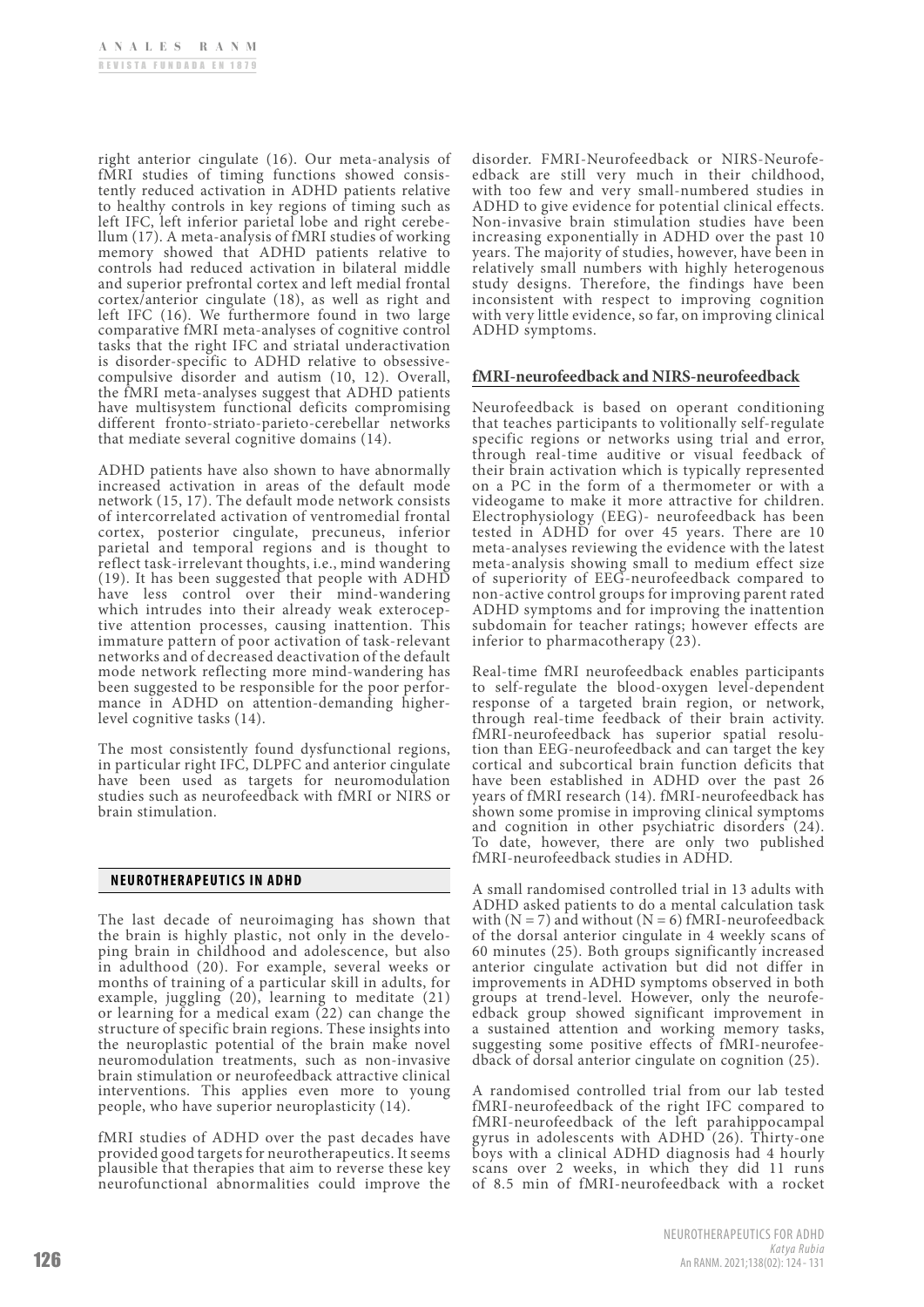movie as feedback. Eighteen participants learned to self-upregulate the rIFC, while 13 participants self-upregulated a control region, the left parahippocampal gyrus. In both groups, activation of their respective target regions increased progressively across the 11 fMRI-neurofeedback runs. However, only the rIFC-neurofeedback group showed a transfer effect (self-regulation without feedback, as a proxy of transfer to real life) that correlated with reduced ADHD symptoms. There were no group differences in ADHD symptom improvements after the treatment, but both groups improved. However, only the rIFC-neurofeedback group showed a large ADHD symptom reduction at 11 months follow-up, with an effect size of almost 1, compared to an only trend-level reduction in the left parahippocampal edback group also showed trend-level improvement in a sustained attention task. The rIFC-neurofeedback group also showed increased functional connec- tivity between the rIFC and the ACC and caudate, and a decrease in functional connectivity between the rIFC and regions of the posterior default mode network. These connectivity findings suggest that not only the targeted region improved in activation but entire networks that are connected to this region (rIFC) (27). To assess the effects of fMRI-neurofee- dback on brain function in ADHD, the participants also performed a motor response inhibition fMRI edback relative to the left parahippocampal gyrus-<br>neurofeedback group showed increased activation after compared to before neurofeedback in the rIFC and parietal regions during inhibition (26) and increased activation in left-hemispheric IFC/insula and striatal regions during performance monitoring, which correlated with ADHD symptom improvements and better performance (28). The increase of activation in IFC and striatal regions were similar to those we observed previously with stimulant medication (29), suggesting that fMRI-neurofeedback of the rIFC has similar brain upregulation effects. Last, there were no group differences in side effects or adverse events. However, when we tested neurofeedback learning capacity, we found that only 48% of patients learned successfully to upregulate their target region with fMRI-neurofeedback -which<br>is similar to the EEG-neurofeedback literature (30). The best predictors of fMRI-neurofeedback learning were not clinical or cognitive data but enhanced fronto-striatal activation in the fMRI Stop task at baseline (30).

The only pilot study that tested NIRS-Neurofeedback trained upregulation of the left DLPFC in 11 hourly sessions over 4 weeks in 9 ADHD children and compared it with EEG-Neurofeedback (N=9) and electromyography-Neurofeedback (N=9). Only ments in clinical ADHD symptoms and in perfor-<br>mance in inhibition and attention functions, which was, however, not superior to EEG- or electromyography-Neurofeedback (31).

In conclusion, fMRI-Neurofeedback and NIRS-Neurofeedback research is still very new and only 2 small studies have been conducted.

Some of the within-group improvement findings of these small proof of concept studies are promising. However, there is a need for larger, double-blind, placebo-controlled randomised controlled trials to more thoroughly assess the potential efficacy of these neurotherapies in ADHD.

# **Brain stimulation**

Non-invasive brain stimulation therapies, specifi- cally repetitive transcranial magnetic stimulation (rTMS), transcranial direct current stimulation (tDCS) and trigeminal nerve stimulation (TNS) have been applied to ADHD only very recently, over the past decade. These stimulation techni- ques are thought to affect cellular and molecular mechanisms involved in use-dependent local and distant synaptic plasticity, i.e. GABA and glutamatemediated long-term potentiation, which may lead to longer-term brain plasticity (32). In fact, studies in healthy adults and in different patient populations have shown up to 1 year longer-term cognitive effects after stimulation with rTMS or tDCS (33). Furthermore, there is evidence that both techniques can lead to increased levels of catecholamines (33), which are known to be abnormal in ADHD (7). For rTMS and tDCS it seems that the combination with cognitive training which can prime the areas to be stimulated with a cognitive task, is more effective than stimulation alone, due to the synergistic effects of functional targeting (33).

#### *Repetitive transcranial magnetic stimulation (rTMS)*

rTMS is a relatively safe non-invasive brain stimulation technique that uses brief, intense pulses of electric currents delivered to a coil placed on the subject's head in order to generate an electric field in the brain via electromagnetic induction. Typically, high frequency rTMS promotes cortical excitability, while low frequency rTMS inhibits cortical excitability. rTMS has greater specificity in targeting neural regions than tDCS, but is more expensive and more painful, which makes it less suited for pediatric applications. Side effects are minor and transient, most commonly temporary scalp discomfort underneath the coil due to stimulation of the pericranial muscles and peripheral nerves (33).

Six studies applied between 1-25 rTMS sessions of 20-30 min duration to ADHD, 4 of them in adults with ADHD. Two double-blind, sham-controlled crossover studies stimulated the right DLPFC. One session of 20Hz-rTMS relative to sham significantly improved overall self-rated ADHD symptoms and inattention in 13 ADHD adults but had no effect on hyperactivity (34). Another study showed that 10 daily sessions of 10Hz-rTMS relative to sham had no effect on self-rated clinical symptoms in 9 ADHD adults, nor on EEG measures or cognitive performance (35). A single-blind sham-controlled randomised study showed no effect on self-rated clinical or cognitive measures of sustained attention in 22 ADHD adolescents after 20 daily sessions over 4 weeks of 18Hz deep rTMS over bilateral DLPFC  $(n = 13)$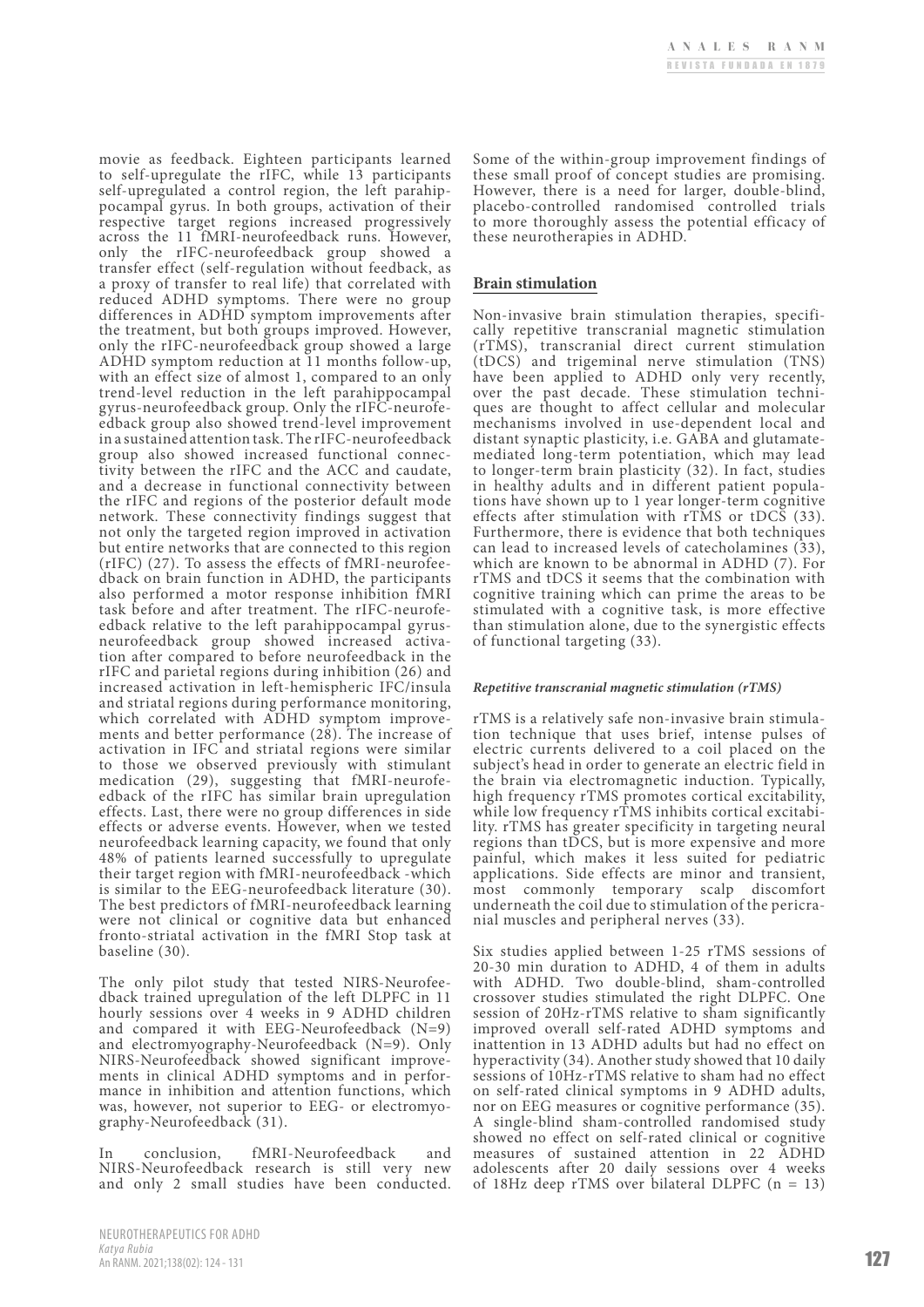compared to sham  $(n = 9)$  (36). A parallel, semi-blind randomised, active and sham-controlled study found significant improvements in ADHD symptoms in 43 ADHD adults after 15 sessions over 3 weeks of 18 Hz-rTMS of both DLPFC and IFC -combined with a short cognitive training session before and after stimulation- and a 1-month follow-up maintenance session (37). No significant effects were observed on other clinical, cognitive and EEG measures, but EEG measures under the stimulation area correlated with clinical symptom improvements.

In children with ADHD, the first, open label tolera-<br>bility and safety trial  $(N = 10)$  showed fewer teacherrated inattention and parent-rated hyperactivity/ impulsivity symptoms one week after treatment compared to baseline after five daily sessions of 1Hz-rTMS over left DLPFC (38). The second pediatric study in 60 children with ADHD found that 30 daily sessions of 25min of 10Hz rTMS over right DLPFC over 6 weeks combined with Atomoxetine, compared to Atomoxetine (1.2mg/kg) alone of rTMS alone, significantly improved ADHD symptoms but not other clinical or cognitive measures, in which all groups improved (39). Both pediatric studies did not include a sham condition, however, and hence placebo effects cannot be excluded for the improve- ments within groups.

With respect to safety, one study using rTMS observed a seizure in one patient after 3 sessions (37), but the majority of studies reported no side effects or serious adverse events other than related to transient itching or headache under the stimulation site.

In conclusion, at the current state of the art, there is relatively little evidence that several sessions of rTMS improve ADHD symptoms or cognition. However, studies were relatively underpowered and conducted relatively few session numbers of rTMS with only 2 studies in children without a placebo condition.

# *Transcranial direct current stimulation (tDCS)*

In tDCS, scalp electrodes apply a weak, relatively painless and persistent direct electric current to underlying brain regions with the current passing between a positively charged anode and a negatively charged cathode. The electrical currents lead to increase (anodal stimulation) or decrease (cathodal stimulation) of the excitability of neurons via the generation of subthreshold alterations of neuron membrane potentials that modify spontaneous discharge rates; this can increase or decrease cortical function and synaptic strength. tDCS compared to TMS is much easier to apply, cheaper and less painful and hence more suitable for children. Side effects are minimal and typically transient such as itching and reddening of the scalp site of stimulation in some people (33). Currents are typically applied for 20min in one session, which can be combined with a cognitive paradigm, which can boost the effect (33).

The majority of tDCS studies (12 out of 18), unlike the rTMS studies, were conducted in children rather than adults with ADHD, presumably due to the high tolerability and low side effect profile.

The majority of studies applied 1-5 sessions of about 20 minutes of tDCS in children or adults with ADHD, with the exception of our study which applied 15 sessions. Only 4 studies tested for clinical symptoms, 3 studies after 5 sessions of tDCS of DLPFC and 1 study after 15 sessions of right IFC; two studies in 9 and 15 ADHD patients, respectively, found an improvement with real compared to sham tDCS on clinical inattention symptoms, which persisted 1 or ment with transcranial random noise stimulation (tRNS) of left DPFC and right IFC compared to tDCS of left DLPFC combined with cognitive training on ADHD symptoms in 19 patients (42). However, the largest study that tested 15 sessions of tDCS of right IFC in 50 ADHD patients found no improvement compared to sham in clinical symptoms and even an improvement with sham relative to tDCS (43).

All other studies tested the effects of tDCS on a range of executive cognitive functions and found an improvement on some but not other functions (33) with little consistency in findings between studies, and few of them correcting for multiple testing. Two meta-analyses tested the effects of tDCS on cognitive performance in ADHD. The first meta-analysis included 10 studies in 201 children/adults with ADHD and found that 1-5 sessions of anodal tDCS over mainly left DLPFC significantly improved cognitive performance in inhibition measures (Hedges'  $g =$  $\overline{0.12}$ ) and in n-back reaction times ( $g = 0.66$ ) (44). However, effect sizes were small and the meta-analysis likely overestimated statistical significance as it did not control for interdependency between measures, and included attention measures within the inhibitory measures (33). Our larger meta-analysis of 12 tDCS studies in a total of 232 children and adults with ADHD found that one to five sessions of anodal tDCS over mainly left DLPFC led to small and only trendlevel significant improvements in cognitive measures of inhibition  $(g = 0.21)$  and of processing speed  $(g =$ 0.14), but not of attention  $(g = 0.18)$  (33). In conclusion, the findings of the use of tDCS to improve ADHD symptoms and cognition are mixed, with only 5 studies testing for clinical effects and meta-analyses showing some positive results on improving cognition, with, however, very small effects sizes.

Very few studies stimulated the right IFC. Most studies tested 1 session and found no significant cognitive improvements (33). We conducted the largest double-blind sham-controlled RCT in 50 children with ADHD where we tested the effects of 15 sessions of 20 min of right IFC stimulation combined with cognitive training in executive function tasks. We found that both groups improved in clinical symptoms and cognitive functions with significantly less improvement in the real versus sham tDCS in primary and secondary clinical outcome measures. There was also no superior effect of real versus sham tDCS on a large battery of executive functions. While side effects did not differ between groups, the real tDCS group had worse adverse events related to mood, sleep and appetite (43).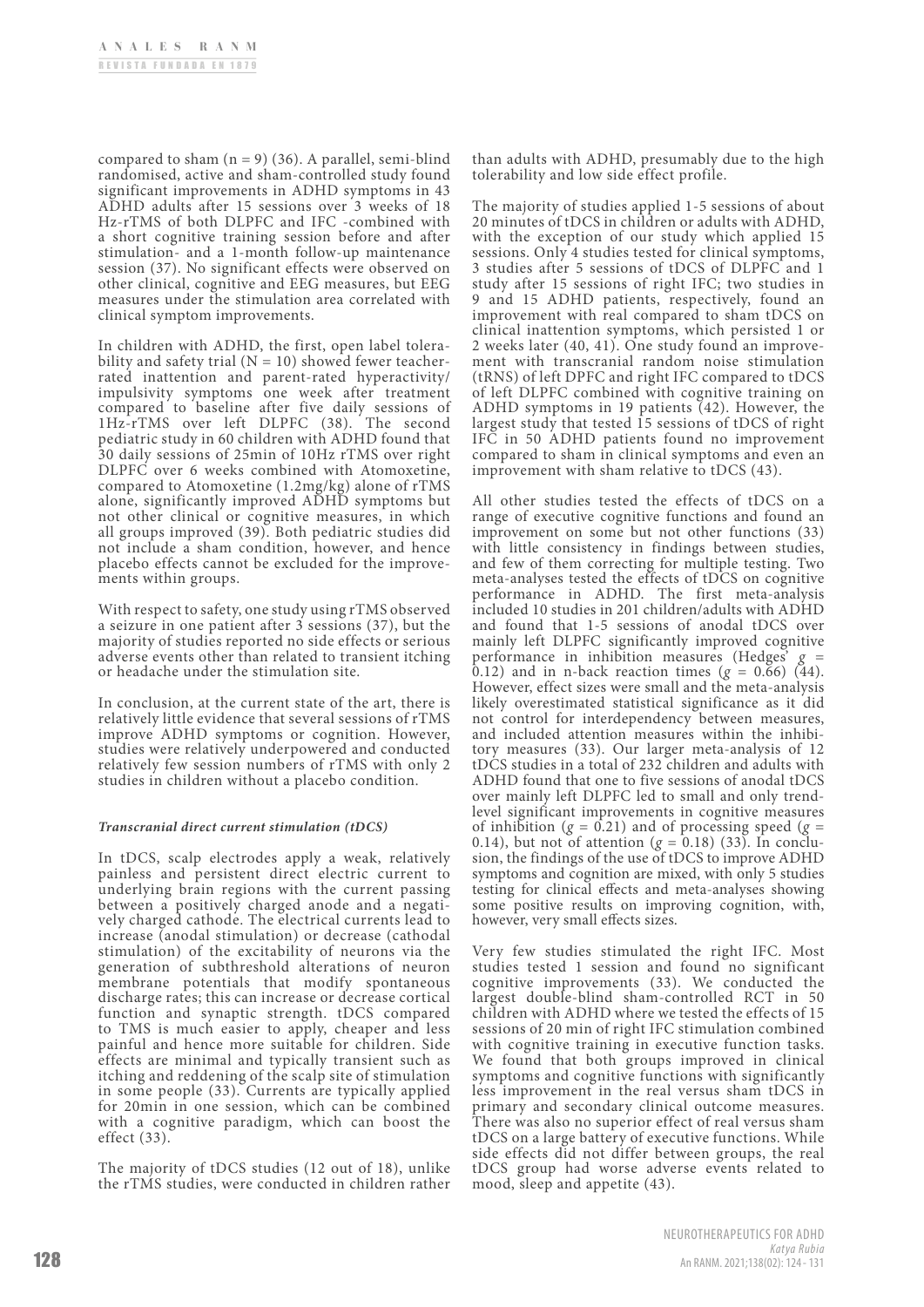To conclude, there is large heterogeneity in tDCS studies with respect to study designs, stimulation parameters and site of stimulation which makes vely safe, the larger studies found no clinical effects with multi-session tDCS. Meta-analyses show small effects of improving cognition. However, larger and more homogeneously designed studies using a larger number of sessions of localised tDCS with and without cognitive training are needed to more thoroughly assess clinical and cognitive benefits.

#### *Trigeminal nerve stimulation (TNS)*

External trigeminal nerve stimulation (TNS) is another non-invasive intervention with minimal side effects. TNS transmits small electrical currents transcutaneously via a self-adhesive, supraorbital electrode to excite (trigger action potentials) the supratrochlear and supraorbital branches of the ophthalmic nerve (V1) located under the skin of the forehead. The supraorbital nerve is a branch of the first trigeminal division and has widespread connections to the brain, in particular the reticular activa-<br>tion system, locus coeruleus, brain stem, thalamic, frontal and cortical areas (45). It also has effects on dopamine and noradrenaline, which have effects on arousal and attention and been implicated in ADHD (7, 14). Two studies tested the efficacy of TNS in ADHD, which is typically applied every night for several weeks. An 8-week, open trial, pilot feasibi-<br>lity study showed significant reduction in ADHD symptoms in 21 children with ADHD, in depression and in a scale that measures behavioural executive functions in daily life. There were also positive effects on selective attention and inhibitory control. The second study was a blinded, sham-controlled proof of concept study of 4 weeks of TNS in 62 children with ADHD. The active relative to the sham TNS group had a significant reduction in ADHD symptoms and trend-level differential improvement for anxiety but not for depression (46). Quantitative EEG data showed increased power in the active relative to the sham group in right frontal midline and inferior frontal regions after compared to before treatment, which furthermore correlated with improvements in ADHD symptoms. Findings suggest that right frontal upregulation mediates the clinical effects (47). Both trials showed that TNS was well tolerated with no serious adverse events and relatively minor and transient side effects such as headache or fatigue. Based on evidence from this small, underpowered proof of concept study, TNS is now the only brain stimulation technique that is approved for ADHD. More evidence is needed to demonstrate the efficacy of TNS for reducing ADHD symptoms and improving cognition.

# **CONCLUSIONS**

Modern neurotherapeutics is still in its infancy in the field of ADHD. Neurofeedback studies using higher spatially resolved neuroimaging techniques such as NIRS and fMRI have only recently been piloted in ADHD, showing feasibility in relatively small subject numbers, but without the power to demonstrate clinical or cognitive effects. Larger, sham-controlled studies that allow the identification of predictors of neurofeedback learning are necessary to establish whether NIRS or fMRI neurofeedback training has potential as a treatment for some individuals with ADHD.

Several non-invasive brain stimulation studies with heterogeneous study designs have been conducted in small groups of ADHD children and adults, most of them using tDCS in either single or 5 sessions targeting mostly DLPFC with few studies targeting right IFC or other regions. Meta-analyses of tDCS effects mostly of DLPFC show small effect sizes for improving cognitive functions (33, 44). Only 5 studies have tested clinical effects with inconclusive findings. Larger sham-controlled studies are needed to further test the efficacy of tDCS on improving symptoms or cognitive functions.

TNS seems to be promising so far in improving ADHD symptoms based on one sham-controlled study (47), but replication of findings in larger samples is necessary.

For both neurofeedback and brain stimulation studies, far more knowledge is needed on the optimal stimulation protocols for different age<br>and patient subpopulations (i.e., best stimulation/neurofeedback site, intensity of stimulation, duration of stimulation/ neurofeedback, frequency of sessions, electrode size, inter-electrode distance, etc). It is likely that brain stimulation combined with cognitive training has a larger potential to enhance brain plasticity in ADHD than brain stimulation alone. Interindividual baseline differences in brain activation are likely to affect learning of brain self-regulation or stimulation effects. Also, positive or negative side effects of regional fMRI-neurofeedback or stimulation on not self-regulated/non-stimulated regions such as neighbouring regions or homologue regions in the other hemisphere which may be indirectly downregulated needs to be better understood.

In conclusion, the substantial knowledge acquired over 3 decades of fMRI imaging in ADHD has opened up treatment targets for neurotherapeutics which seem attractive for children with ADHD due to their safety and minimal side effects and their potential for longer-term neuroplastic effects, compared to medication treatments. However, neurotherapies need to be more thoroughly tested for their short- and longer-term efficacy, optimal "dose" effects (i.e., optimal target site; intensity of dback sessions), potential costs that may accompany<br>the benefits, and their potential for individualised treatment depending on clinical or cognitive ADHD subtypes. It is likely that different clinical or cognitive subgroups of ADHD patients will benefit from either neurofeedback, brain stimulation or medication with individualised protocols and establishing this knowledge will be crucial to the benefit of individual patients.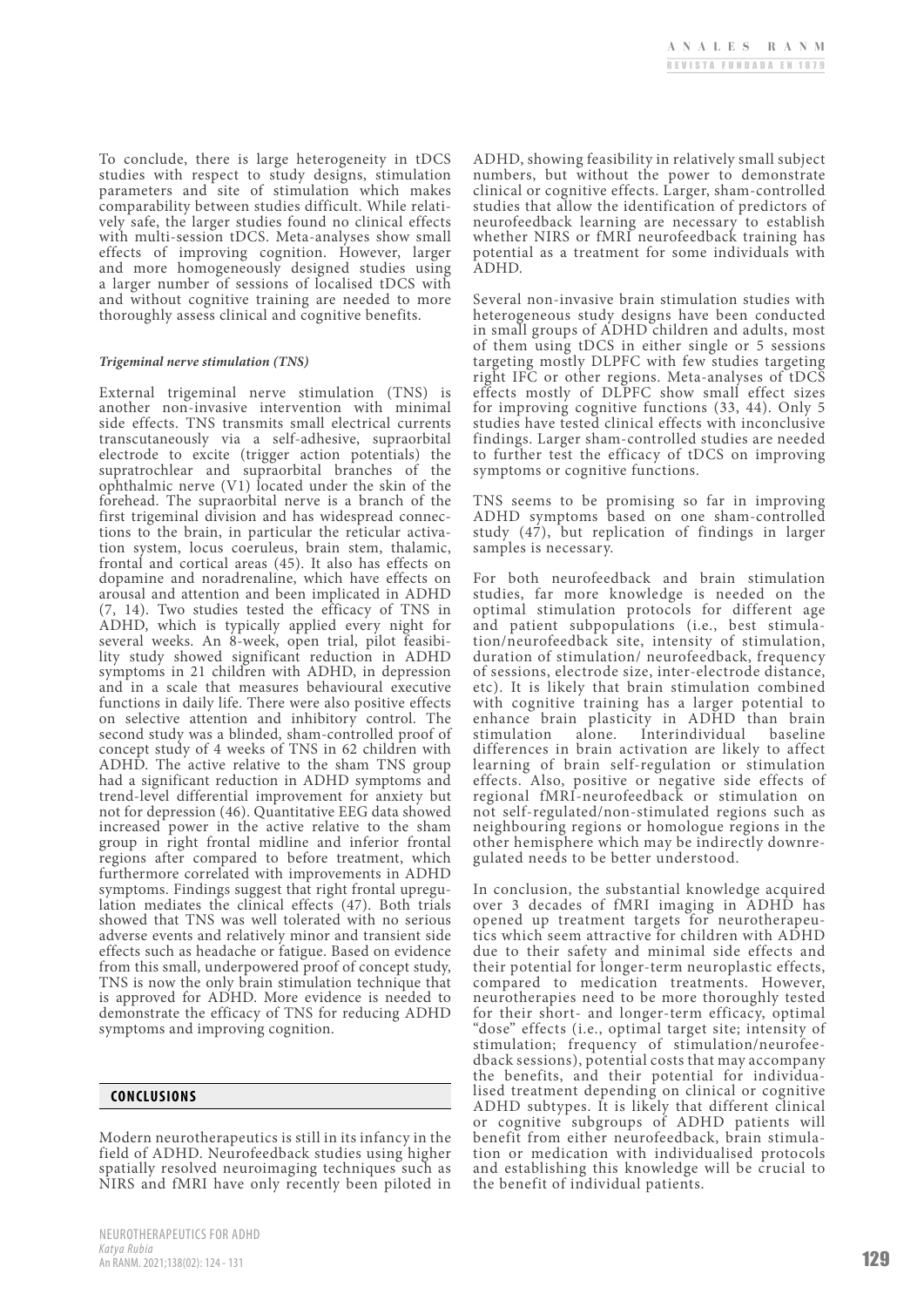#### **REFERENCES**

- 1. American Psychiatric Association. Diagnostic and Statistical Manual of Mental Disorders. American Psychiatric Association, 5th ed.; American Psychiatric Publishing, Inc. Washington, DC., 2013. https://doi.org/10.1176/appi. books.9780890425596
- 2. Thomas R, Sanders S, Doust J, Beller E, Glasziou P. Prevalence of attention-deficit/hyperactivity disorder: a systematic review and meta-analysis. Pediatrics. 2015; 135(4): E994-E1001.
- 3. Rubia K. Functional Neuroimaging across development: a review. Eur Child Adoles Psy. 2013; 22(12): 719-731
- 4. Pievsky MA, McGrath RE. The neurocognitive profile of attention-deficit/hyperactivity disorder: a review of meta-analyses. Arch Clin Neuropsych. 2018; 33(2): 1431-1457.
- 5. Rubia K, Halari R, Christakou A, Taylor E. Impulsiveness as a timing disturbance: neurocognitive abnormalities in attention-deficit hyperactivity disorder during temporal processes and normalization with methylphenidate. Philos Trans R Soc Lond B Biol Sci. 2009; 364(1525): 1919-1931.
- 6. Noreika V, Falter C, Rubia K. Timing deficits in patients with ADHD. Neuropsychologia. 2013; 51(2): 235-266.
- 7. Cortese S, Adamo N, Del Giovane C, et al. Comparative efficacy and tolerability of medications for attention-deficit hyperactivity disorder in children, adolescents, and adults: a systematic review and network meta-analysis. Lancet Psychiatry. 2018; 5(9): 727-738.
- 8. Swanson JM. Debate: are stimulant medications for attention-deficit/hyperactivity disorder effective in the long term? (against). J Am Acad Child Adolesc Psy. 2019; 58(10): 936-938.
- 9. Fusar-Poli P, Rubia K, Rossi G, Sartori G, Ballotin U. Dopamine transporter alterations in ADHD: pathophysiology or adaptation to psychostimulants? a meta-analysis. Am J Psychiat. 2012; 169: 264 -272.
- 10. Norman L, Carlisi CO, Lukito S, et al. Comparative meta-analysis of functional and structural deficits in ADHD and OCD. JAMA Psychiatry. 2016; 73(8): 815-825.
- 11. Hoogman M, Muetzel R, Guimaraes JP, et al. Brain imaging of the cortex in ADHD: a coordinated analysis of large-scale clinical and population-based samples. Am J Psychiat. 2019; 176(7): 531-542.
- 12. Lukito S, Norman L, Carlisi C, et al. Comparative meta-analyses of brain structural and functional abnormalities during cognitive control in attentiondeficit/hyperactivity disorder and autism spectrum disorder. Psychol Med. 2020; 50(6): 894-919.
- 13. Hoogman M, Bralten J, Hibar DP, et al. Subcortical brain volume differences in participants with attention deficit hyperactivity disorder in children and adults: a cross-sectional mega-analysis. Lancet Psychiatry. 2017; 4(4): 310-319.
- 14. Rubia K. Cognitive neuroscience of attention deficit hyperactivity disorder (ADHD) and its clinical translation. Front Hum Neurosci. 2018; 12: 1-23.
- 15. Hart H, Radua J, Mataix D, Rubia K. Meta-analysis of fMRI studies of inhibition and attention in ADHD: exploring task-specific, stimulant medication and age effects. JAMA Psychiatry. 2013; 70(2): 185-198.
- 16. Cortese S, Kelly C, Chabernaud C, et al. Toward systems neuroscience of ADHD: a meta-analysis of 55 fMRI studies. Am J Psychiat. 2012; 169(10): 1038-1055.
- 17. Hart H, Radua J, Mataix D, Rubia K. Meta-analysis of fMRI studies of timing functions in ADHD. Neurosci Biobehav R. 2012; 36(10): 2248-2256.
- 18. McCarthy H, Skokauskas N, Frodl T. Identifying a consistent pattern of neural function in attention deficit hyperactivity disorder: a meta-analysis. Psychol Med. 2014; 44(4): 869-880.
- 19. Raichle ME. The brain's default mode network. Annu Rev Neurosci. 2015; 38: 433-447.
- 20. Draganski B, Gaser C, Busch V, Schuierer G, Bogdahn U, May A. Neuroplasticity: changes in grey matter induced by training - newly honed juggling skills show up as a transient feature on a brainimaging scan. Nature. 2004; 427(6972): 311-312.
- 21. Dodich A, Zollo M, Crespi C, et al. Short-term Sahaja Yoga meditation training modulates brain structure and spontaneous activity in the executive control network. Brain and Behav. 2019; 9(1): e01159.
- 22. Draganski B, Gaser C, Kempermann G, et al. Temporal and spatial dynamics of brain structure changes during extensive learning. J Neurosci. 2006; 26(23): 6314-6317.
- 23. Riesco-Matías P, Yela-Bernabé JR, Crego A, Sánchez-Zaballos E. What do meta-analyses have to say about the efficacy of neurofeedback applied to children with adhd? review of previous metaanalyses and a new meta-analysis. J Atten Disord. 2021; 25(4): 473-485.
- 24. Thibault RT, MacPherson A, Lifshitz M, Roth RR, Raz A. Neurofeedback with fMRI: a critical systematic review. Neuroimage. 2018; 172: 786-807.
- 25. Zilverstand A, Sorger B, Slaats-Willemse D, Kan CC, Goebel R, Buitelaar JK. fMRI neurofeedback training for increasing anterior cingulate cortex activation in adult attention deficit hyperactivity disorder. an exploratory randomized, single-blinded study. PLoS One. 2017; 12(1): e0170795.
- 26. Alegria, A.A.; Wulff, M.; Brinson, H.; Barker, G.J.; Norman, L.J.; Brandeis, D.; Stahl, D.; David, A.S.; Taylor, E.; Giampietro, V.; et al. Real-Time fMRI Neurofeedback in Adolescents with Attention Deficit Hyperactivity Disorder. Human Brain Mapping 2017, 38, 3190-3209
- 27. Rubia K, Criaud M, Wulff M, et al. Functional connectivity changes associated with fMRI neurofeedback of right inferior frontal cortex in adolescents with ADHD. Neuroimage. 2019; 188: 43-58.
- 28. Criaud M, Wulff M, Alegria AA, Barker GJ, Giampietro V, Rubia K. Increased left inferior frontostriatal activation during error monitoring after fMRI neurofeedback of right inferior frontal cortex in adolescents with attention deficit hyperactivity disorder. Neuroimage Clin. 2020; 27: 102311.
- 29. Rubia K, Alzamora A, Cubillo A, Smith AB, Radua J, Brammer MJ. Effects of stimulants on brain function in ADHD: a systematic review and metaanalysis. Biol Psychiatry. 2014; 76(8): 616-628.
- 30. Lam SL, Criaud M, Alegria A, Barker GJ, Giampietro V, Rubia K. Neurofunctional and behavioural measures associated with fMRI-neurofeedback learning in adolescents with Attention-Deficit/ Hyperactivity Disorder. Neuroimage Clin. 2020; 27: 102291.